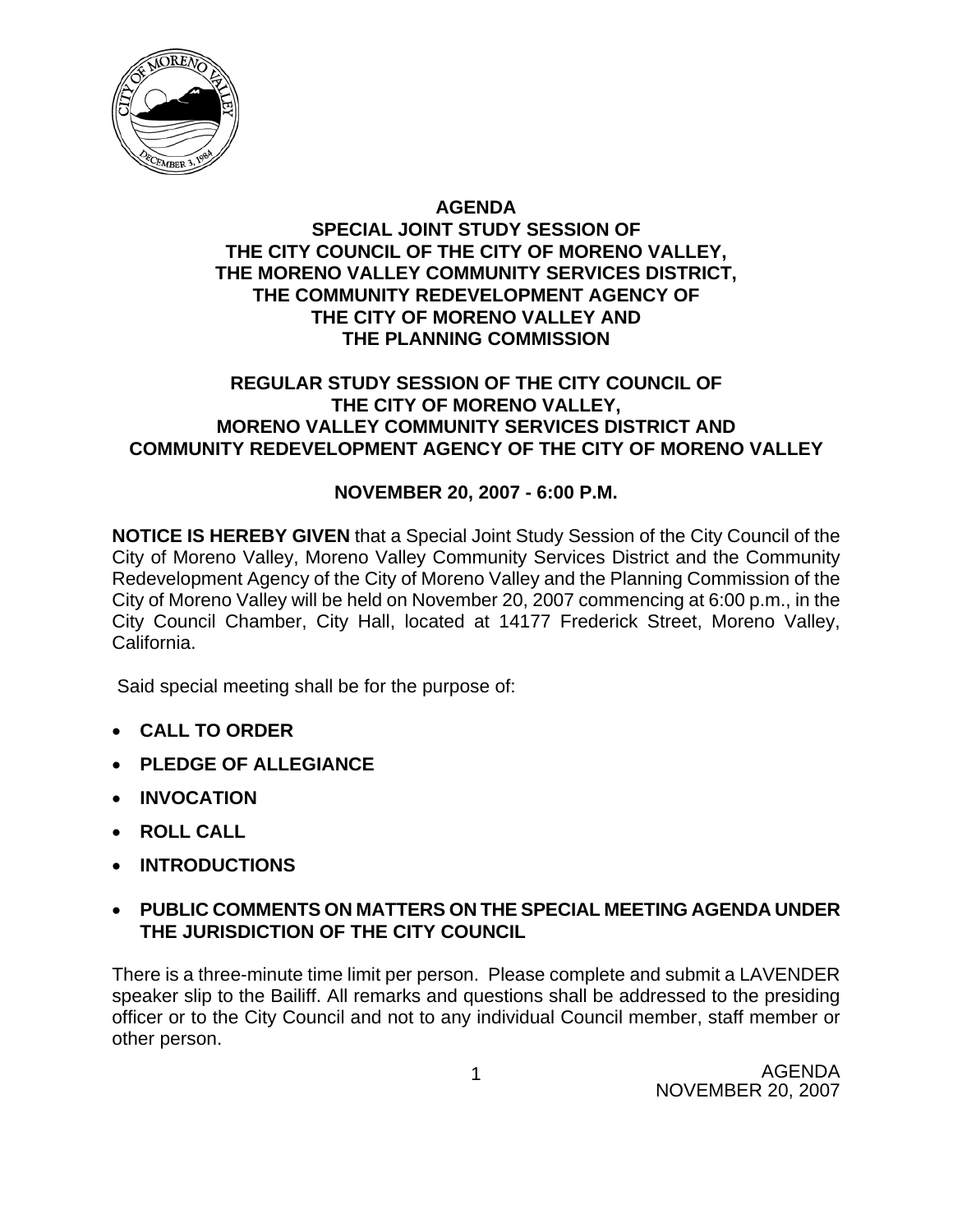# JOINT CITY COUNCIL/PLANNING COMMISSION STUDY SESSION\*

- 1. 2008-2014 Housing Element Proposals **(EDD**/**20 Min.)**
- 2. Council/Planning Commission comments
- 3. Planning Commission adjournment
- \* See attached Special Joint Planning Commission Agenda

# **ADJOURNMENT TO REGULAR STUDY SESSION**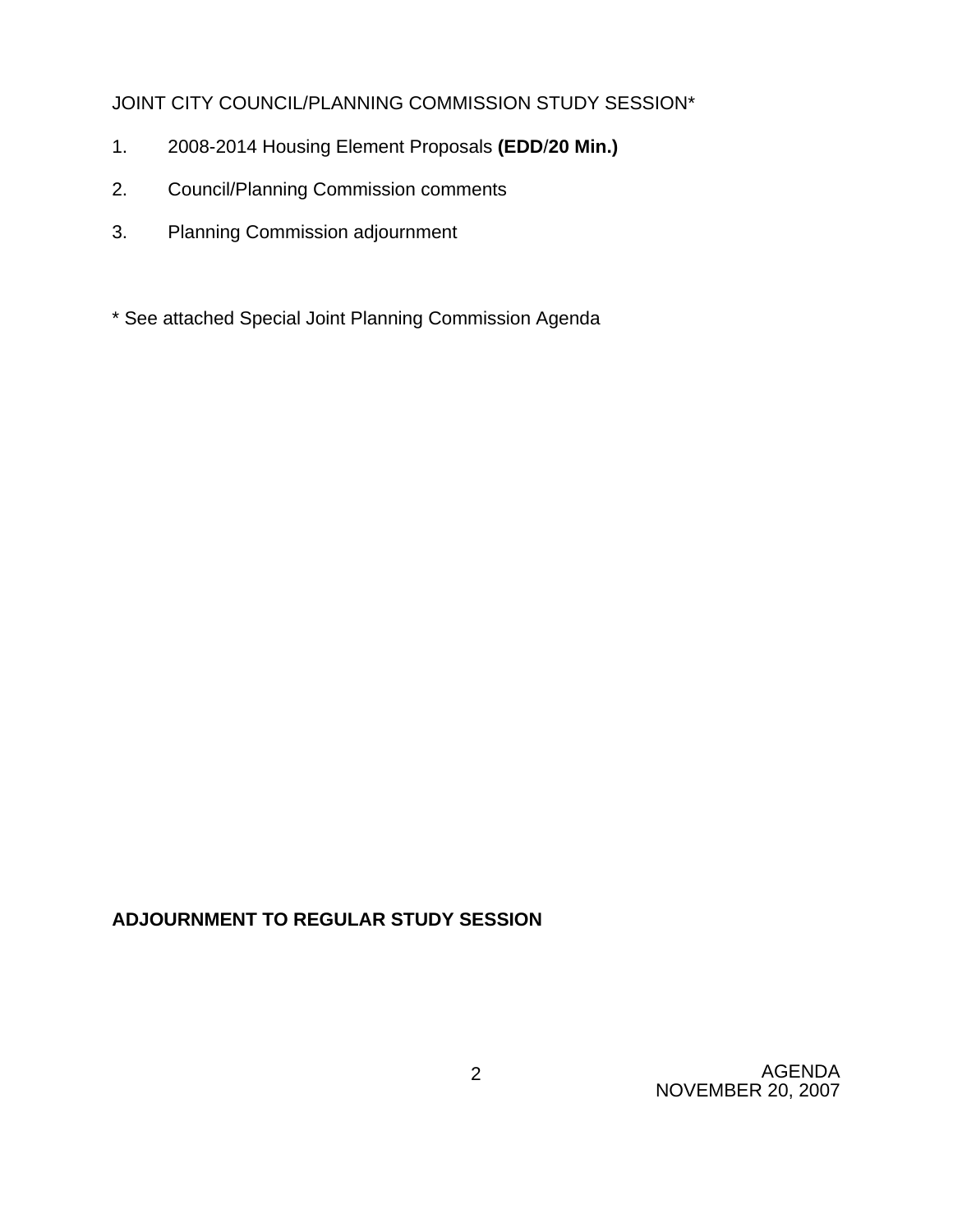

NOTICE AND CALL OF A SPECIAL JOINT STUDY SESSION OF THE MORENO VALLEY CITY COUNCIL/PLANNING COMMISSION

**NOTICE IS HEREBY GIVEN** that a Special Joint Study Session of the City Council/Planning Commission of the City of Moreno Valley will be held on November 20, 2007, commencing at 6:00 p.m., in the City Council Chamber, City Hall, located at 14177 Frederick Street, Moreno Valley, California.

Said special meeting shall be for the purpose of discussing:

- **100** Call to Order
- **200** Roll Call
- **300** Joint City Council/Planning Commission Study Session
	- 2008 2014 Housing Element Proposals
	- See Attached Special Joint Study Session of the City Council/Planning Commission Agenda
- **400** City Council/Planning Commission Comments
- **500** Planning Commission Adjournment

The City of Moreno Valley complies with the Americans with Disabilities Act of 1990. If you need special assistance to participate in this meeting, please contact the City Clerk's office at (951) 413-3001 at least 48 hours prior to the meeting. The 48-hour notification will enable the City to make arrangements to ensure accessibility to this meeting.

> John C. Terell, Planning Official of the City of Moreno Valley, California

\_\_\_\_\_\_\_\_\_\_\_\_\_\_\_\_\_\_\_\_\_\_\_\_\_\_\_\_\_\_